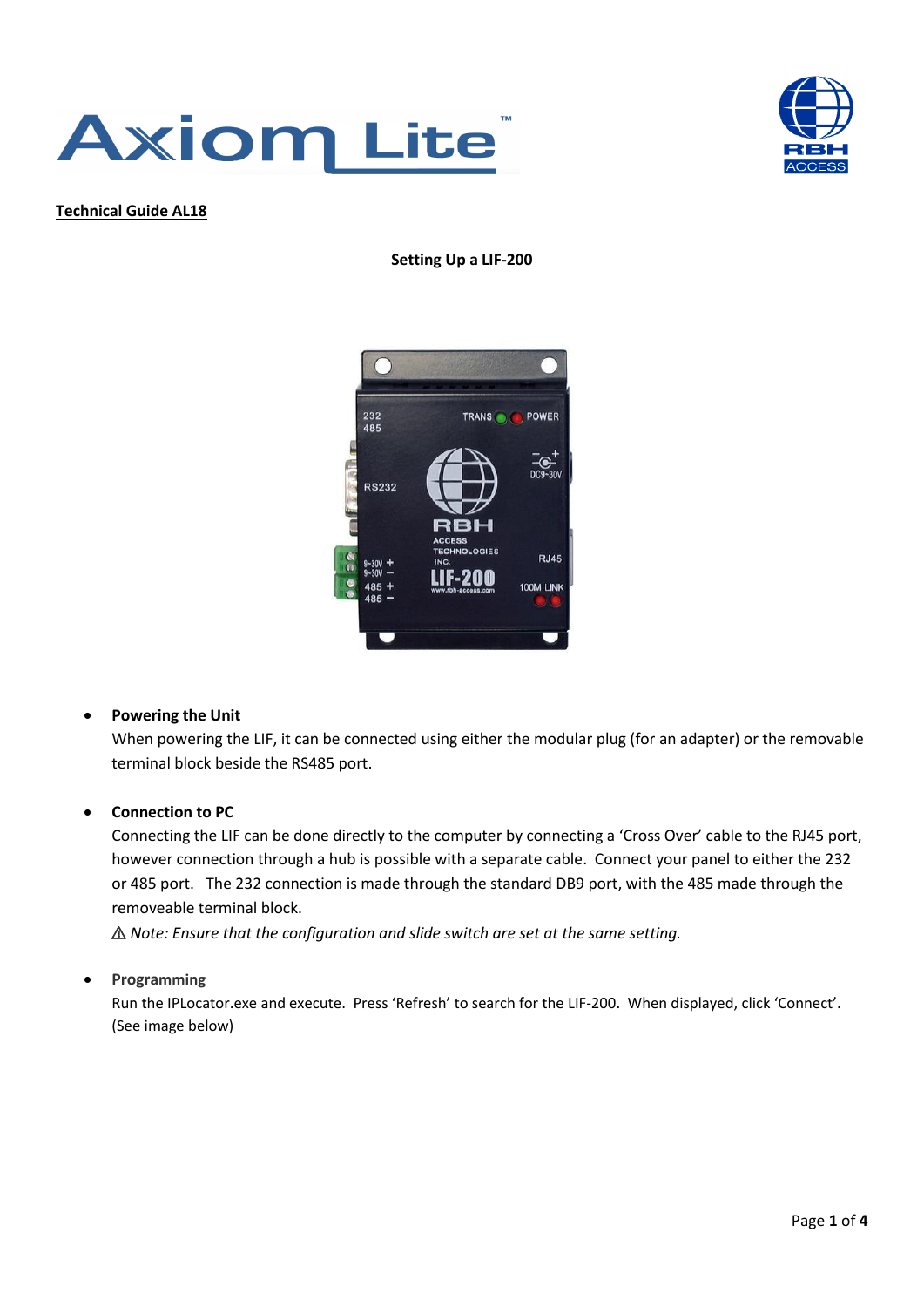| RBH IP Locator (ver 2.0.5445.22885)                             |             |                                                      |                   |                   |               |               | □                  | $\times$ |
|-----------------------------------------------------------------|-------------|------------------------------------------------------|-------------------|-------------------|---------------|---------------|--------------------|----------|
| File                                                            |             |                                                      |                   |                   |               |               |                    |          |
| Accessories<br>Controllers                                      |             |                                                      |                   |                   |               |               |                    |          |
| Index                                                           | Device Name | Location                                             | <b>Model Name</b> | <b>IP Address</b> | Subnet Mask   | Gateway       | <b>MAC Address</b> | connect  |
|                                                                 | LIF-200     | Axiom V                                              | RBH LIF-200 Seri  | 192.168.0.241     | 255.255.255.0 | 192.168.0.254 | 00 0E E3 04 3F EF  | connect  |
| $\overline{2}$                                                  | LIF-200     | Axiom Lite                                           | RBH LIF-200 Seri  | 192.168.0.57      | 255.255.255.0 | 192.168.0.254 | 00 OE E3 02 A3 94  | connect  |
| $\overline{3}$                                                  |             |                                                      | RBH-Atom(HW1.2)   | 192.168.0.249     | 255.255.255.0 | 192.168.0.254 | 00 0E E3 02 B3 D0  | connect  |
|                                                                 |             |                                                      |                   |                   |               |               |                    |          |
| Networks:<br>Realtek PCIe GBE Family Controller<br>192.168.0.20 |             | search<br>$\hat{\rho}_{\rm{b}}$<br>All Networks<br>Ω | Device IP         |                   |               |               |                    |          |
|                                                                 |             |                                                      |                   |                   |               |               |                    |          |

A new internet window will open (uses your operating systems default browser) and you will be prompted for login details.

| <b>Microsoft Edge</b>                                                                                              |            |
|--------------------------------------------------------------------------------------------------------------------|------------|
| Microsoft Edge                                                                                                     |            |
| The server 192.168.0.241 is asking for your user name and password. The server reports that it<br>is from LIF-200. |            |
| Warning: Your user name and password will be sent using basic authentication on a<br>connection that isn't secure. | Username:  |
|                                                                                                                    | <b>RBH</b> |
| <b>RBH</b>                                                                                                         | Password:  |
|                                                                                                                    | password   |
| ົ                                                                                                                  |            |
|                                                                                                                    |            |
| OK<br><b>Cancel</b>                                                                                                |            |

Log in using the **RBH**, **password** combination.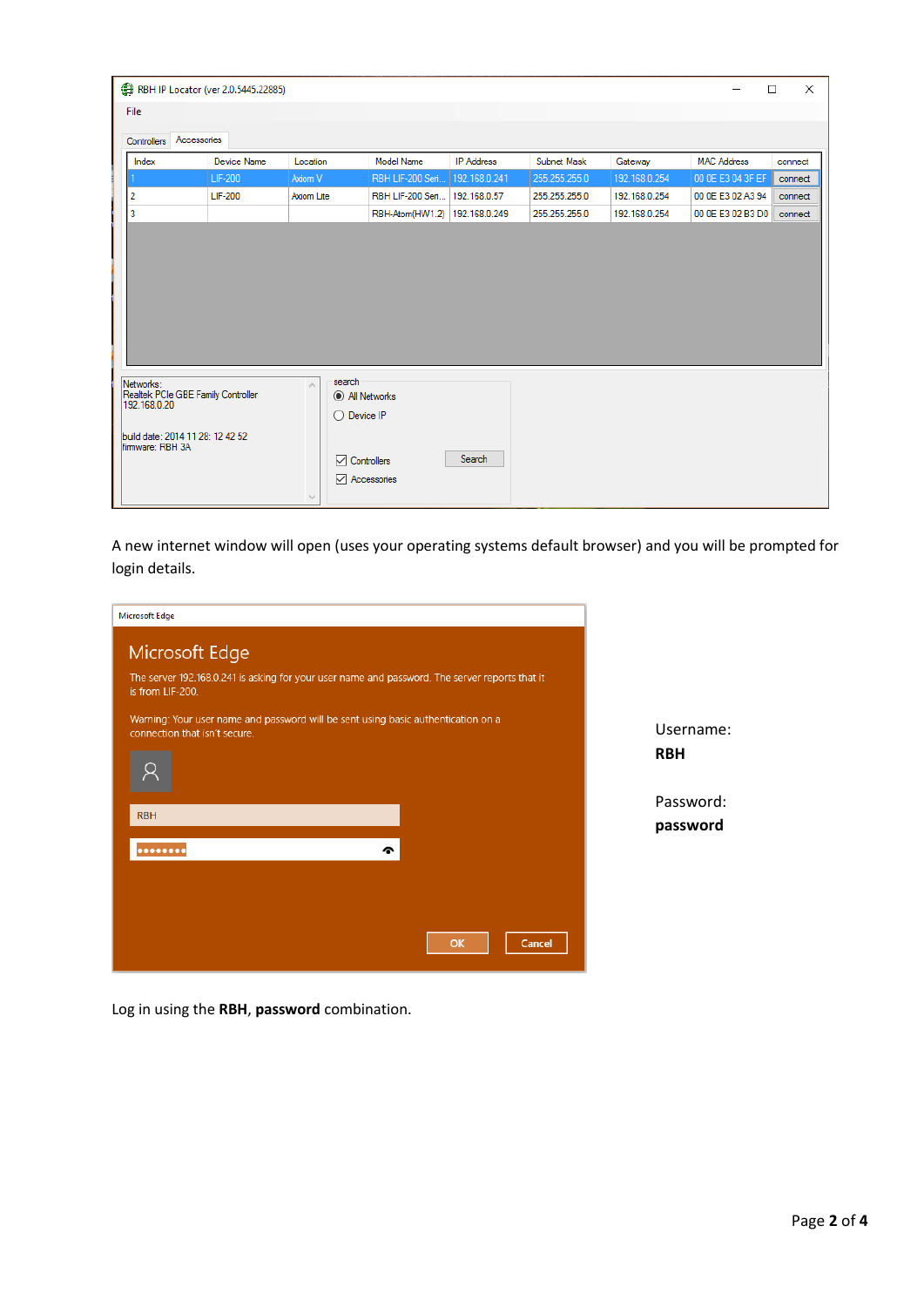# • **Web Configuration Explained**

| <b>Type</b>             |                                     | Use the default STATIC IP and assign a fixed IP address to the LIF-200                                     |
|-------------------------|-------------------------------------|------------------------------------------------------------------------------------------------------------|
| <b>IP Address</b>       |                                     | Enter the required IP Address for the LIF-200.                                                             |
| <b>Subnet Mask</b>      |                                     | Enter the required Subnet Mask for the LIF-200.                                                            |
| Gateway                 |                                     | The Gateway is <i>optional</i> and its requirement will depend on your network.                            |
| <b>Primary DNS</b>      |                                     | Do Not Use                                                                                                 |
| <b>Serial Port Mode</b> |                                     |                                                                                                            |
|                         | Serial Type                         | Choose the serial type, RS232/RS485. The default selection is RS232.                                       |
|                         | <b>Baud Rate</b>                    | Set up the baud rate of the serial port depending on the connected equipment. The<br>default is 9600.      |
|                         | <b>Reminder</b>                     | Ensure the Serial Type matches the LIF unit. (232/485 switch)                                              |
| <b>Operation Mode</b>   |                                     |                                                                                                            |
|                         | Connect<br>Mode                     | Only use the deault selection TCP SERVER.                                                                  |
|                         | Connect<br>Port No                  | Assign the TCP/IP communication port. The value must be the same as your<br>software. The default is 3002. |
|                         | Remote<br>Host IP<br><b>Address</b> | This is for Client use only. Do not use.                                                                   |

After the hardware has been configured, ensure that the software's network config is programmed with the same IP and Port No.

| <b>IP Address</b>                        | $-168$<br>$\frac{1}{2}$ 0<br>.241<br>192                                     |  |  |  |
|------------------------------------------|------------------------------------------------------------------------------|--|--|--|
| Subnet mask                              | $\frac{1}{2}$ 255<br>$\frac{255}{255}$<br>255<br>LO.                         |  |  |  |
| Gateway                                  | $-168$<br>254<br>192<br>$\vert \cdot \vert$ 0                                |  |  |  |
| <b>Primary DNS</b>                       | .95<br>168<br>$\mathsf{L}$ 1                                                 |  |  |  |
| <b>Serial Port Mode</b>                  |                                                                              |  |  |  |
| <b>Serial Type</b>                       | $RS232 \vee$                                                                 |  |  |  |
| <b>Baud Rate</b>                         | 9600<br>$\checkmark$<br>(User Defined)<br>0                                  |  |  |  |
| <b>Operation Mode</b>                    |                                                                              |  |  |  |
| <b>Connection Mode</b>                   | TCP SERVER $\vee$                                                            |  |  |  |
| <b>Connection Port Number</b>            | 3002                                                                         |  |  |  |
| Remote Host IP Address (For Client Only) | $\vert \cdot \vert$ 0<br>$\vert \cdot \vert$ 0<br>$\vert \cdot \vert$ 0<br>0 |  |  |  |